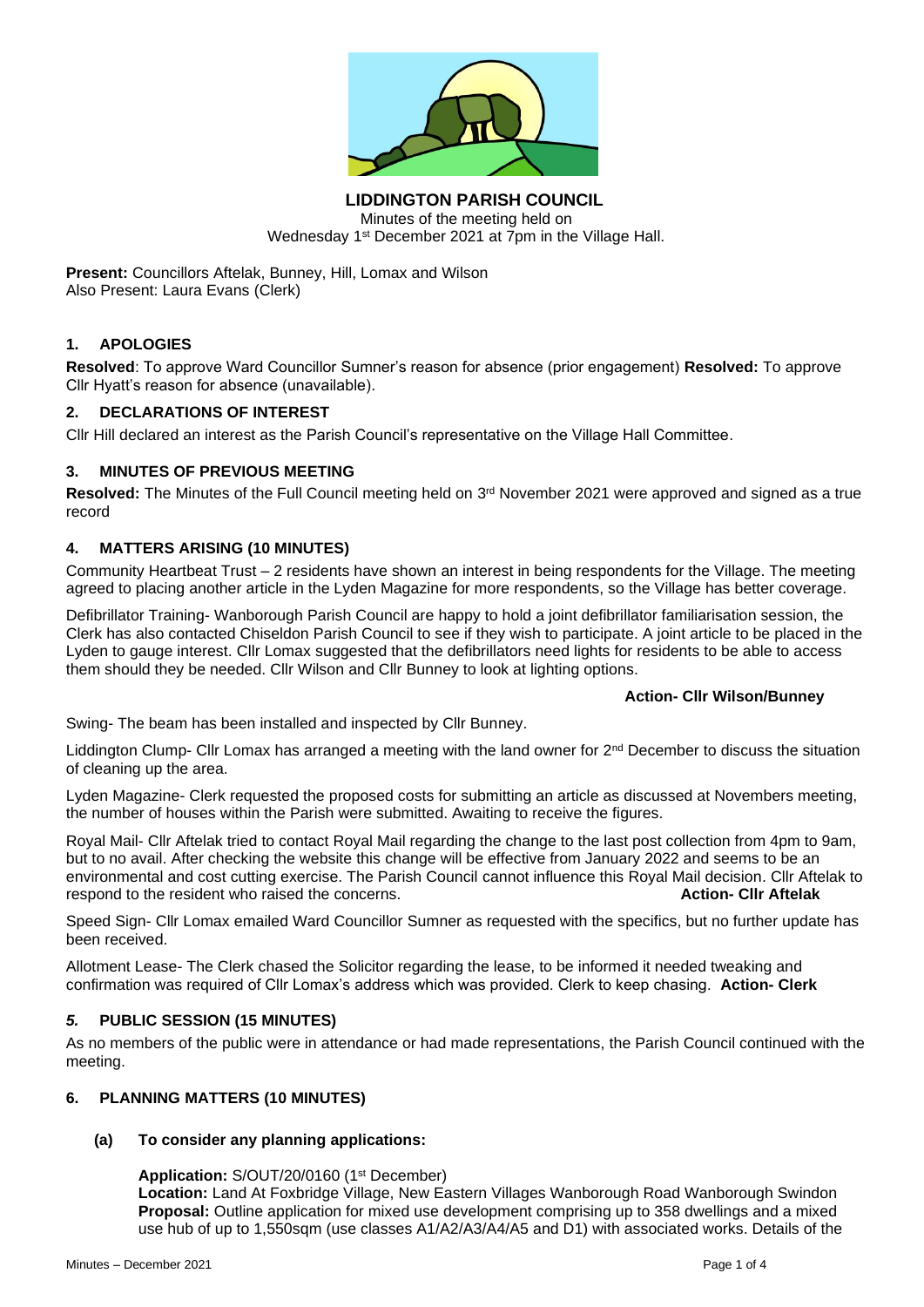access from the Southern Connector Road to be determined with all other matters reserved (Revised details).

**Resolved:** The meeting agreed that there were no objections to this proposal as it more directly affected Wanborough but Liddington Parish Council would support Wanborough Parish Council with their decision.

**Application:** S/ADV/21/1727 (2nd December) **Location:** The Great Western Hospital , Marlborough Road Swindon SN3 6BB **Proposal:** Display of freestanding signage. **Resolved:** The meeting agreed that there were no objections to this proposal.

**Application:** S/LBC/21/1661 (2nd December) **Location:** April Cottage , 22 The Green Liddington Swindon SN4 0HG **Proposal:** Installation of solar PV panels to garage roof. **Resolved:** The meeting agreed that there were no objections to this proposal.

Application: S/HOU/21/1764 (7<sup>th</sup> December) **Location:** 2 Manor View, Liddington, SN4 0HP **Proposal:** Installation of 4no. velux roof lights. **Resolved:** The meeting agreed that there were no objections to this proposal.

### **(b) To note any decisions:**

**Application:** S/HOU/21/1437 **Location:** Elm Croft , Medbourne Lane Liddington Swindon SN4 0EY **Proposal:** Erection of a single storey rear extension - alteration to previous permission S/HOU/20/0946- Granted

**Application:** S/HOU/21/1539 **Location:** 2 Manor View, Liddington Swindon SN4 0HP **Proposal:** Erection of a rear dormer window- Refused

**Application:** S/21/1244/JABU **Location:** The Great Western Hospital , Marlborough Road Swindon SN3 6BB **Proposal:** Erection of an energy compound - Granted

# **7. WARD COUNCILLOR REPORT (10 MINUTES)**

No Ward Councillor report was provided.

### **8. FINANCE (10 MINUTES)**

### (a) **To approve payment of the following invoices**:

- HMRC- Tax Month 07-£41.60
- Liddington Village Hall £84.00

**Resolved:** Cllr Hill proposed approval of the invoices, standing order, recurring payment and ratification of the payments made between meetings. Cllr Bunney seconded the proposal and was unanimously agreed.

### **(b) To approve payment of the following Standing Orders:**

- Adams & Watt Annual grass cutting contract November instalment- £526.34
- **(c) To approve the following Direct Debits:**
	- Three Mobile phone bill £3.00
- **(d) To approve payment of the following recurring payments** • Unlimited webhosting – (18/11/2021- 17/12/2021) - £4.50
- (e) **To ratify payments made between meetings**
	- Salary November £167.20
		- Kompan Replacement swing part- £122.40
	- Wilts & Berks Canal Trust- £48.00

### **(f) To receive the monthly accounts reconciliation**

**Resolved:** The meeting noted that the accounts were in a good position.

# **9. VILLAGE MATTERS (15 MINUTES)**

a) To review and approve the quote provided for Grounds Maintenance Services in 2022/23 – The meeting agreed that the Contract for 2021-22 be forwarded by the Clerk to all Councillors for comparison and a decision be made at the January 2022 meeting. decision be made at the January 2022 meeting.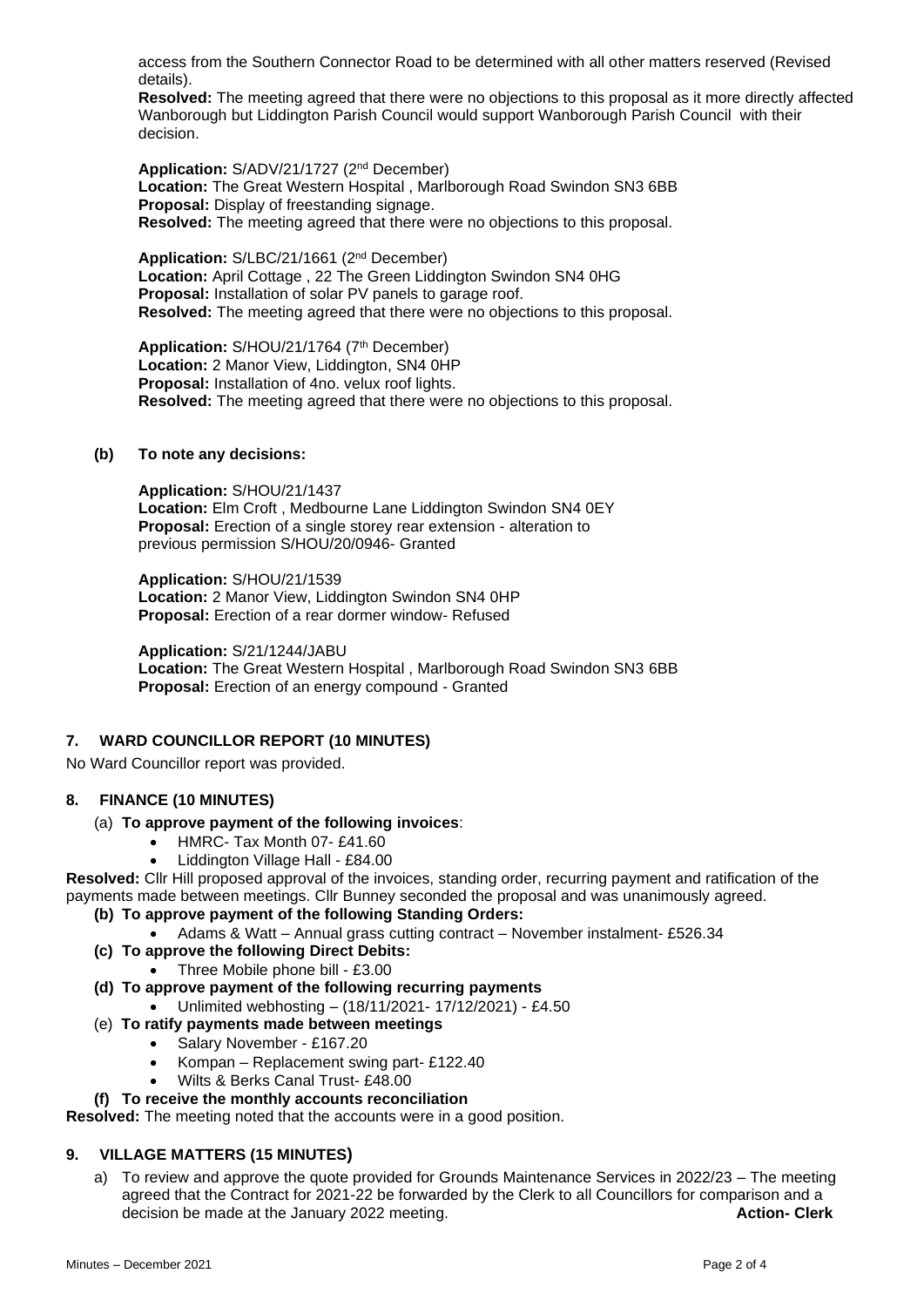- b) Hedges The Clerk to write to a resident regarding the cutting of their hedge so access is maintained to the stream. Cllr Bunney to speak to the new owners of The Rectory to see if they, like the previous owners, are willing to take ownership of the hedge on the B419. Cllr Hill raised concerns about the over grown vegetation including what appears to be a tree leaning on the B4192. The Clerk to report to SBC **Action- Clerk**
- **c)** Vandalism of Signs Cllr Lomax explained that one of the dog fouling signs between the Church Yard and the playground has been torn down. Article to be placed in the Lyden. **Action- Clerk**
- d) Spinney Close Green Tree- A tree surgeon has inspected the tree and confirmed that the tree is not particularly healthy but is not a danger and advised to remove in the next year or two.

# **10. DRAFT BUDGET 2022-2023 (10 MINUTES)**

To review the draft budget proposal for April 2022- March 2023 – The Councillors were happy with the draft budget, some figures may need to be adjusted. **Action-** Clerk and the action-

### **11. COUNCILLORS' REPORTS (10 MINUTES)**

Councillors who have attended meetings on behalf of the Parish Council or who are responsible for local schemes, amenities and projects will have the opportunity to provide an update on progress made.

Allotments (LH)- The water tank has been purchased for the allotment and all rubbish has now been removed.

Playing Field (CB) - Cllr Bunney confirmed that the fortnightly safety inspections had been carried out on 13<sup>th</sup> and 27<sup>th</sup> November 2021. Cllr Bunney confirmed that a piece of rubber matting is required around the climbing frame. Clerk to obtain quote from the supplier. **Action- Clerk**

Village Hall Committee (SH)- The Village Hall is very busy with December fully booked for hire.

Town Fund Board (GW)- A recent article was published in the Swindon Advertiser regarding the Town Fund Board. Things are progressing with a timescale of the end of March 2022 for Planning and 2023/24 for completion.

Swindon Local Council Forum (DL & GW) – The Swindon Plan 2022-25 has held no consultation with Parish Councils.

The Inspectors decision for Inlands Farm was due at the end of November but no update has been provided.

### **12. REVIEW OF IRPP FOR PARISH COUNCIL ALLOWANCES 2022-23 (5 MINUTES)**

To consider the recommendation received from Swindon Borough Council.

**Resolved:** The Councillors stated and agreed that they did not wish to receive the allowances and the situation should continue as currently in place.

### **13. PARISH DEEDS (10 MINUTES)**

**Resolved**: The meeting agreed that there are a number of elements that either need clarifying or changing in the Parish Deeds. Cllr Lomax to draft a letter detailing the issues and circulate to all the Councillors before forwarding to SBC. **Action-Cllr Lomax**

### **14. COMMUNICATIONS (10 MINUTES)**

Due to the Community Governance Review for 2022-23 not proceeding, Cllr Lomax suggested that a noticeboard be placed in the area of Badbury Park that belongs to the Parish. The current noticeboard in the village could be moved to Badbury Park and a new one bigger noticeboard purchased for Liddington due to the amount of information that needs to be displayed. **Action- Cllr Lomax**

### **15. DISABILITY ACCESS TO PC MEETINGS**

To make the Parish Council meeting more accessible, Cllr Hill to contact the hirer of the hall to see if it is possible to change the times to the booking to allow the Parish Council to meet downstairs. **Action- Cllr Hill**

### **16. PARISH MAGAZINE (5 MINUTES)**

The meeting agreed to put the following into the Parish Magazine

- Vandalism of signs
- Joint Defibrillator Training
- Respondents
- Accessibility to meetings

# **17. CORRESPONDENCE**

The meeting noted that no correspondence had been received.